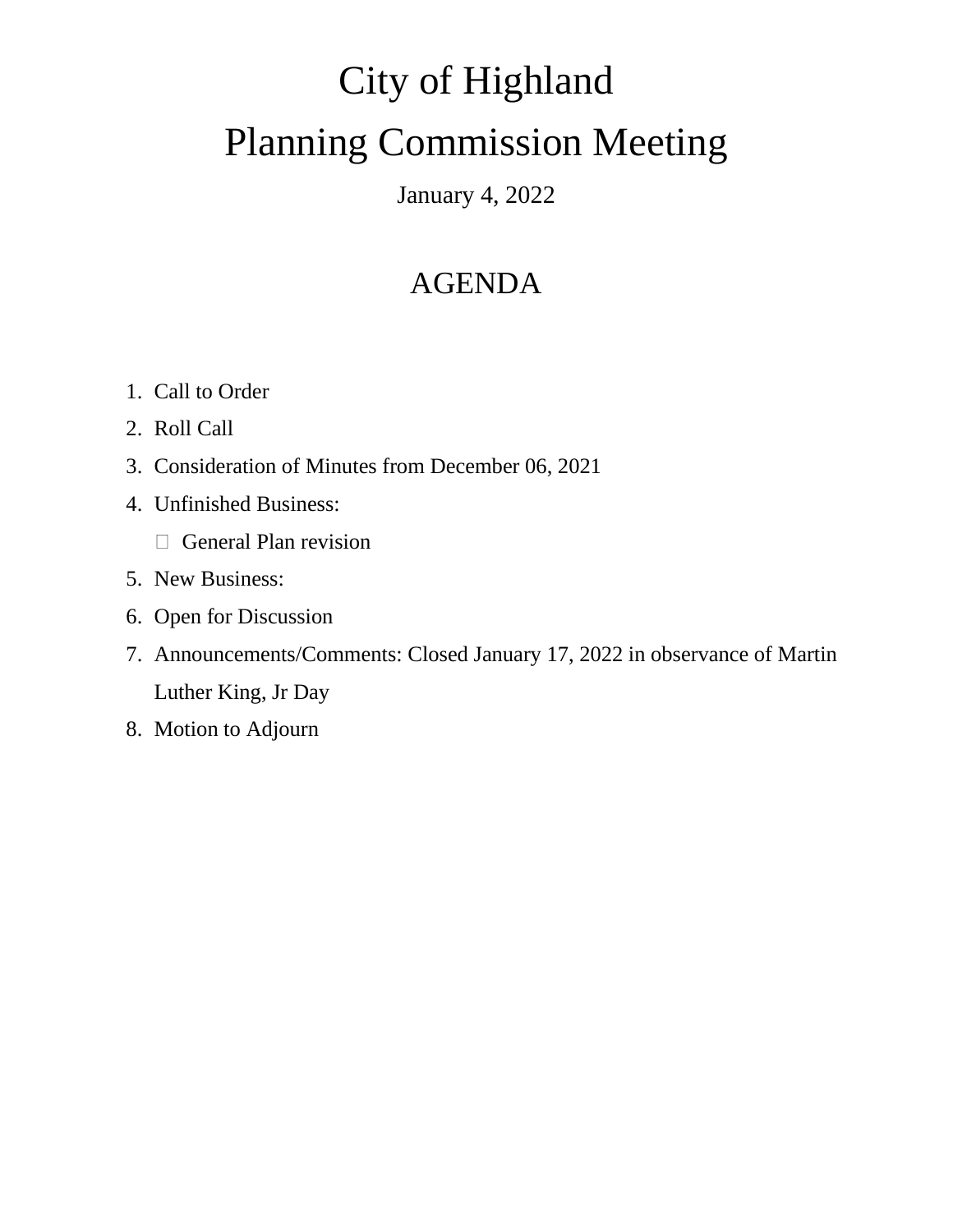## **CITY OF HIGHLAND PLANNING COMMISSION MEETING December 07, 2021**

 The regular meeting of the Planning and Zoning Commission for Tuesday, December 07, 2021, was called to order at 5:27 pm by Chairperson Kenneth Massey. During roll call the following Commissioners answered to their names: Tim Evans, Roy Johnson, Michael Burton, Ryan Lamb, Jeff Kamps, and Ramona Lindley. Also present were Clerk Edith Elliott

### **Consideration of November 02, 2021, Minutes:**

 Chairperson Massey asked for approval of the November 02, 2021, minutes. Commissioner Johnson made a motion to accept the minutes, which was seconded by Commissioner Evans. Minutes were passed and accepted with a roll call vote as follows: Johnson: Y/ Evans: Y/ Allen: Y/ Burton: Y/ Lamb: Y/ Lindley: Y

Votes to accept and approve: **6 Yea's, 0 Nay's, 0 Absent**

#### **Old Business**

 The revision of the General Plan was discussed among present members. It was agreed to schedule a special meeting at the January 04, 2022, meeting.

#### **New Business**

 Commissioner Lindley was welcomed to the committee by all present. Officers were elected. Harps has requested the property containing several independent lots to be consolidated into one platted lot. The swearing in of commissioners will be done at the next meeting. The requirement list was included with the minutes for review.

#### **Discussion**

 During the election, Commissioner Burton nominated Commissioner Massey to remain Chairman, then made a motion which as seconded by Commissioner Evans. Accepted unanimously. Commissioner Evans was nominated by Commissioner Burton who made a motion and seconded by Commissioner Johnson. Accepted unanimously. Commissioner Kamps was nominated by Commissioner Johnson, who then made a motion, which was seconded by Commissioner Lindley. Accepted unanimously.

 Chairman Massey read aloud the resolutions for Harps to replat their property and for the city to abandon the sewer easement along the back of the property. After the read, Commissioner Johnson made a motion to accept and agree to Resolution 2021-17 pertaining to the sewer easement. Commissioner Burton seconded the motion.

On a roll call vote: Evans: Y/ Johnson: Y/ Lindley: Y/ Kamps: Y/ Lamb: Y/ Burton: Y

Votes to accept pass tabling: **6 Yea's, 0 Nay, 0 Absent**

 Commissioner Evans inquired of Commissioner Lindley if there should be any changes to the resolution as written where the land description is concerned. Commissioner Lindley agreed with the legal description of the property and had no concerns. Commissioner Johnson made a motion to accept and agree to Resolution 2021-18 pertaining to the replating of the said property. Commissioner Burton seconded the motion.

 On a roll call vote: Evans: Y/ Johnson: Y/ Lindley: Y/ Kamps: Y/ Lamb: Y/ Burton: Y Votes to accept pass tabling: **6 Yea's, 0 Nay, 0 Absent**

#### **Announcements:**

Highland City Hall will be closed December 23  $\&$  24, 2021, in observance of Christmas and December 31, 2021, in observance of New Year's Day.